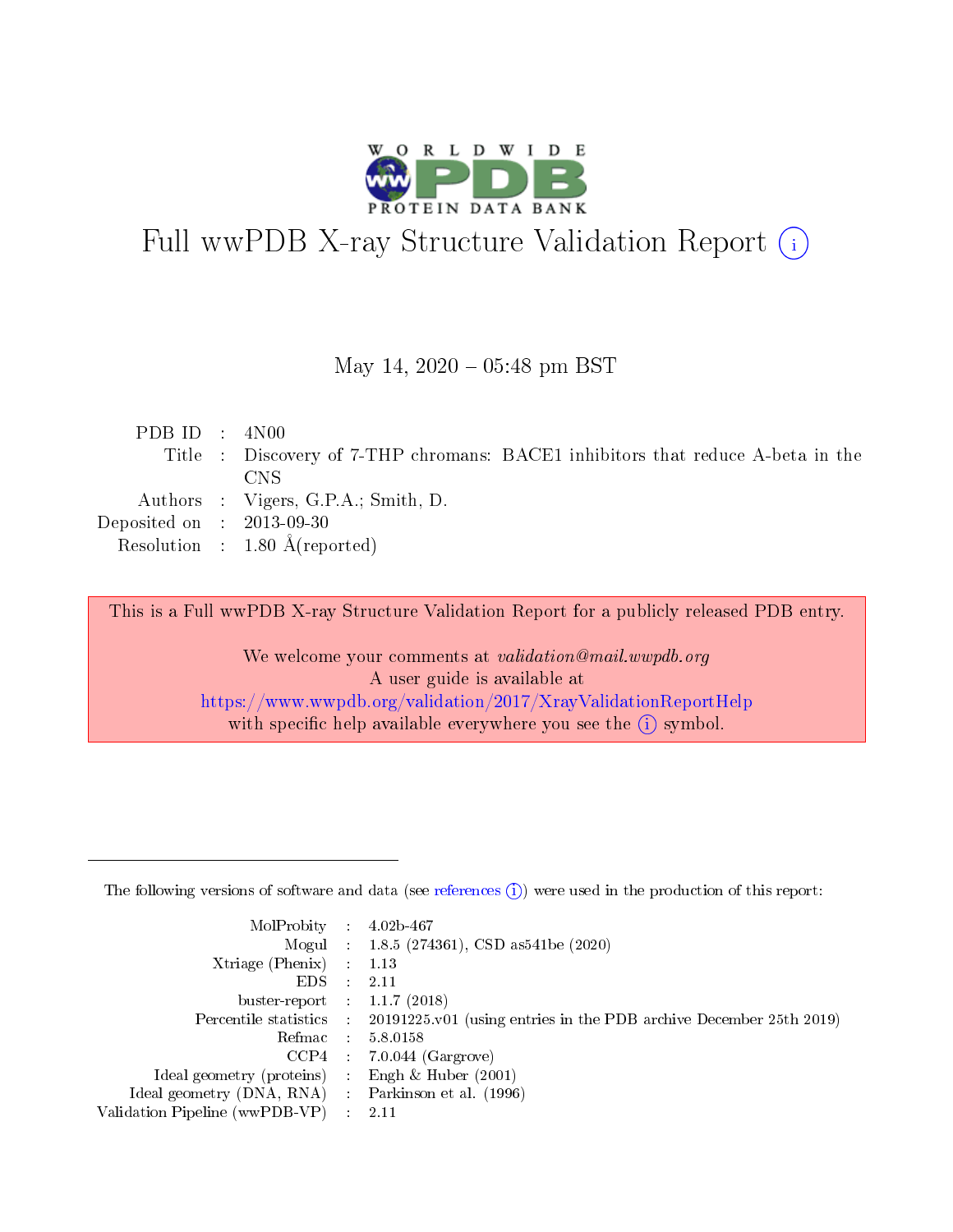# 1 [O](https://www.wwpdb.org/validation/2017/XrayValidationReportHelp#overall_quality)verall quality at a glance  $(i)$

The following experimental techniques were used to determine the structure: X-RAY DIFFRACTION

The reported resolution of this entry is 1.80 Å.

Percentile scores (ranging between 0-100) for global validation metrics of the entry are shown in the following graphic. The table shows the number of entries on which the scores are based.



| Metric                | Whole archive<br>$(\#\text{Entries})$ | Similar resolution<br>$(\#\text{Entries},\,\text{resolution}\,\,\text{range}(\textup{\AA}))$ |
|-----------------------|---------------------------------------|----------------------------------------------------------------------------------------------|
| $R_{free}$            | 130704                                | $5950(1.80-1.80)$                                                                            |
| Clashscore            | 141614                                | $6793(1.80-1.80)$                                                                            |
| Ramachandran outliers | 138981                                | 6697 $(1.80-1.80)$                                                                           |
| Sidechain outliers    | 138945                                | 6696 (1.80-1.80)                                                                             |
| RSRZ outliers         | 127900                                | $5850(1.80-1.80)$                                                                            |

The table below summarises the geometric issues observed across the polymeric chains and their fit to the electron density. The red, orange, yellow and green segments on the lower bar indicate the fraction of residues that contain outliers for  $>=3, 2, 1$  and 0 types of geometric quality criteria respectively. A grey segment represents the fraction of residues that are not modelled. The numeric value for each fraction is indicated below the corresponding segment, with a dot representing fractions  $\epsilon=5\%$  The upper red bar (where present) indicates the fraction of residues that have poor fit to the electron density. The numeric value is given above the bar.

| Mol | $\cap$ hain | Length  | Quality of chain |    |  |  |  |  |
|-----|-------------|---------|------------------|----|--|--|--|--|
|     |             |         | 9%               |    |  |  |  |  |
|     |             | $406\,$ | 91%              | 5% |  |  |  |  |

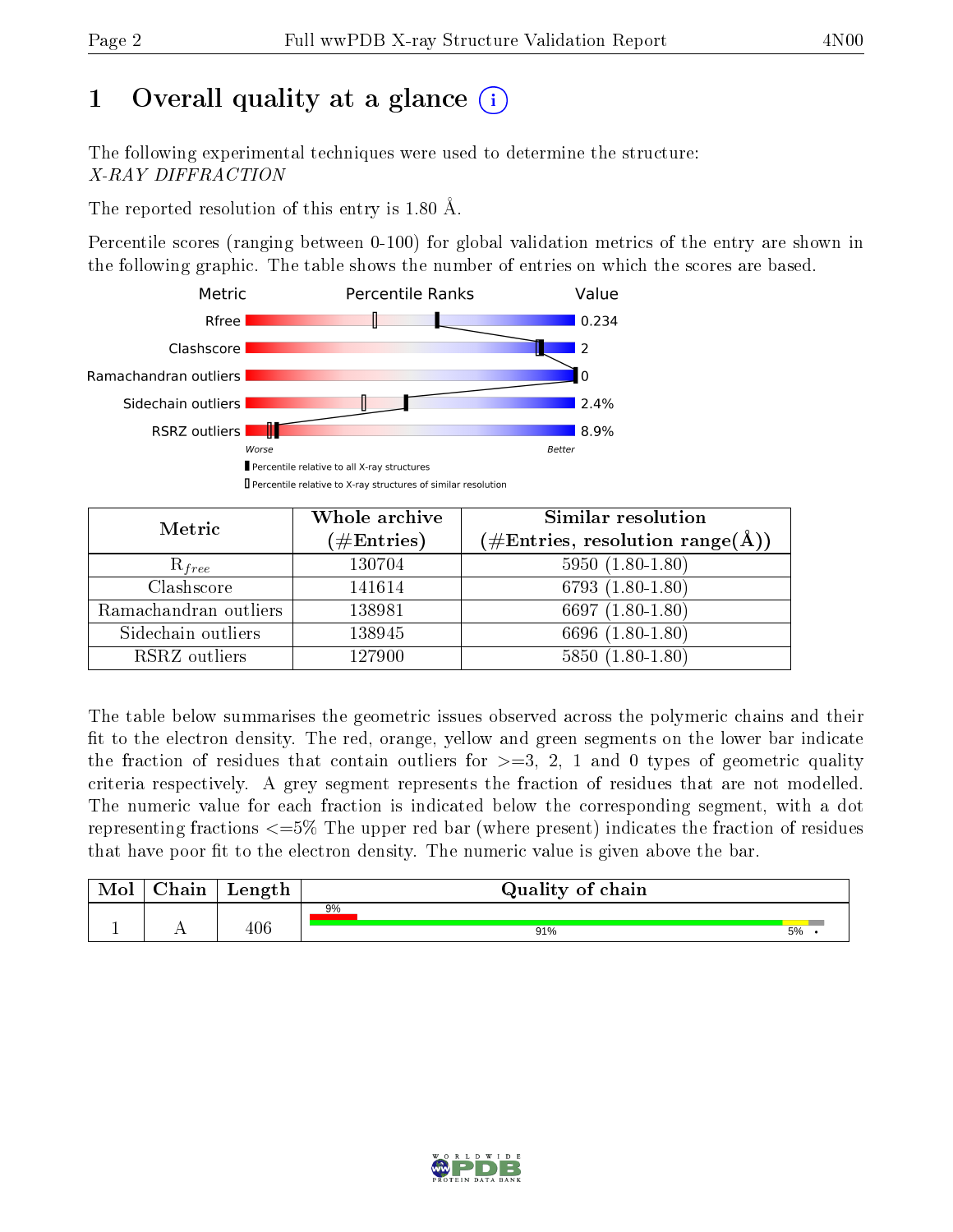# 2 Entry composition  $\left( \cdot \right)$

There are 4 unique types of molecules in this entry. The entry contains 3310 atoms, of which 0 are hydrogens and 0 are deuteriums.

In the tables below, the ZeroOcc column contains the number of atoms modelled with zero occupancy, the AltConf column contains the number of residues with at least one atom in alternate conformation and the Trace column contains the number of residues modelled with at most 2 atoms.

Molecule 1 is a protein called Beta-secretase 1.

| Mol | Chain | <sup>'</sup> Residues | $\rm{Atoms}$        |       |     |     |  | $\text{ZeroOcc}$   AltConf   Trace |  |
|-----|-------|-----------------------|---------------------|-------|-----|-----|--|------------------------------------|--|
|     |       | 393                   | $\rm Total$<br>3101 | 1979- | 521 | 587 |  |                                    |  |

There are 9 discrepancies between the modelled and reference sequences:

| Chain | Residue | Modelled   | Actual | Comment               | Reference         |
|-------|---------|------------|--------|-----------------------|-------------------|
| А     | 56      | MET        |        | INITIATING METHIONINE | <b>UNP P56817</b> |
| А     | 454     | $\rm{ARG}$ |        | <b>EXPRESSION TAG</b> | <b>UNP P56817</b> |
| А     | 455     | <b>SER</b> |        | <b>EXPRESSION TAG</b> | <b>UNP P56817</b> |
| А     | 456     | <b>HIS</b> |        | <b>EXPRESSION TAG</b> | <b>UNP P56817</b> |
| А     | 457     | <b>HIS</b> |        | <b>EXPRESSION TAG</b> | <b>UNP P56817</b> |
| А     | 458     | <b>HIS</b> |        | <b>EXPRESSION TAG</b> | <b>UNP P56817</b> |
| А     | 459     | <b>HIS</b> |        | <b>EXPRESSION TAG</b> | <b>UNP P56817</b> |
| А     | 460     | <b>HIS</b> |        | <b>EXPRESSION TAG</b> | <b>UNP P56817</b> |
|       | 461     | <b>HIS</b> |        | <b>EXPRESSION TAG</b> | <b>UNP P56817</b> |

• Molecule 2 is NICKEL (II) ION (three-letter code: NI) (formula: Ni).

|  | $\text{Mol}$   Chain   Residues | $\boldsymbol{\mathrm{Atoms}}$ | ZeroOcc   AltConf |  |
|--|---------------------------------|-------------------------------|-------------------|--|
|  |                                 | Total                         |                   |  |

 Molecule 3 is (4R,4a'S,10a'S)-2-amino-8'-(2-fluoropyridin-3-yl)-1-methyl-3',4',4a',10a'-tetra hydro-1'H-spiro[imidazole-4,10'-pyrano[4,3-b]chromen]-5(1H)-one (three-letter code: 2EX) (formula:  $C_{20}H_{19}FN_4O_3$ ).

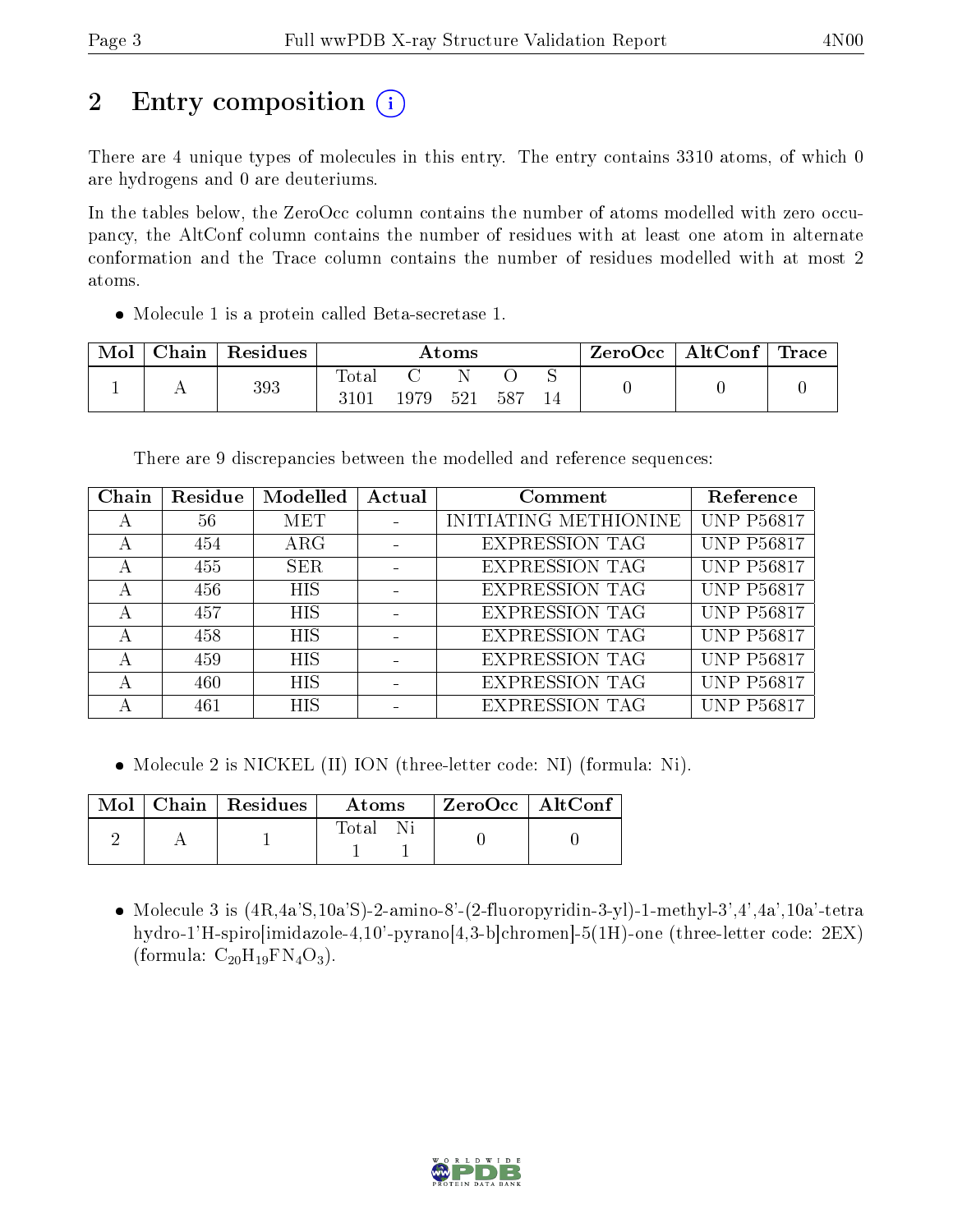

| $\bf{Mol}_\perp$ | Chain   $\overline{\text{Residues}}$ | Atoms       |    |  |  |  | $ZeroOcc \mid AltConf \mid$ |
|------------------|--------------------------------------|-------------|----|--|--|--|-----------------------------|
|                  |                                      | Total C F N |    |  |  |  |                             |
|                  |                                      |             | 20 |  |  |  |                             |

 $\bullet\,$  Molecule 4 is water.

|  | $Mol$   Chain   Residues | Atoms                | ZeroOcc   AltConf |
|--|--------------------------|----------------------|-------------------|
|  | $180\,$                  | Fotal<br>180<br>180. |                   |

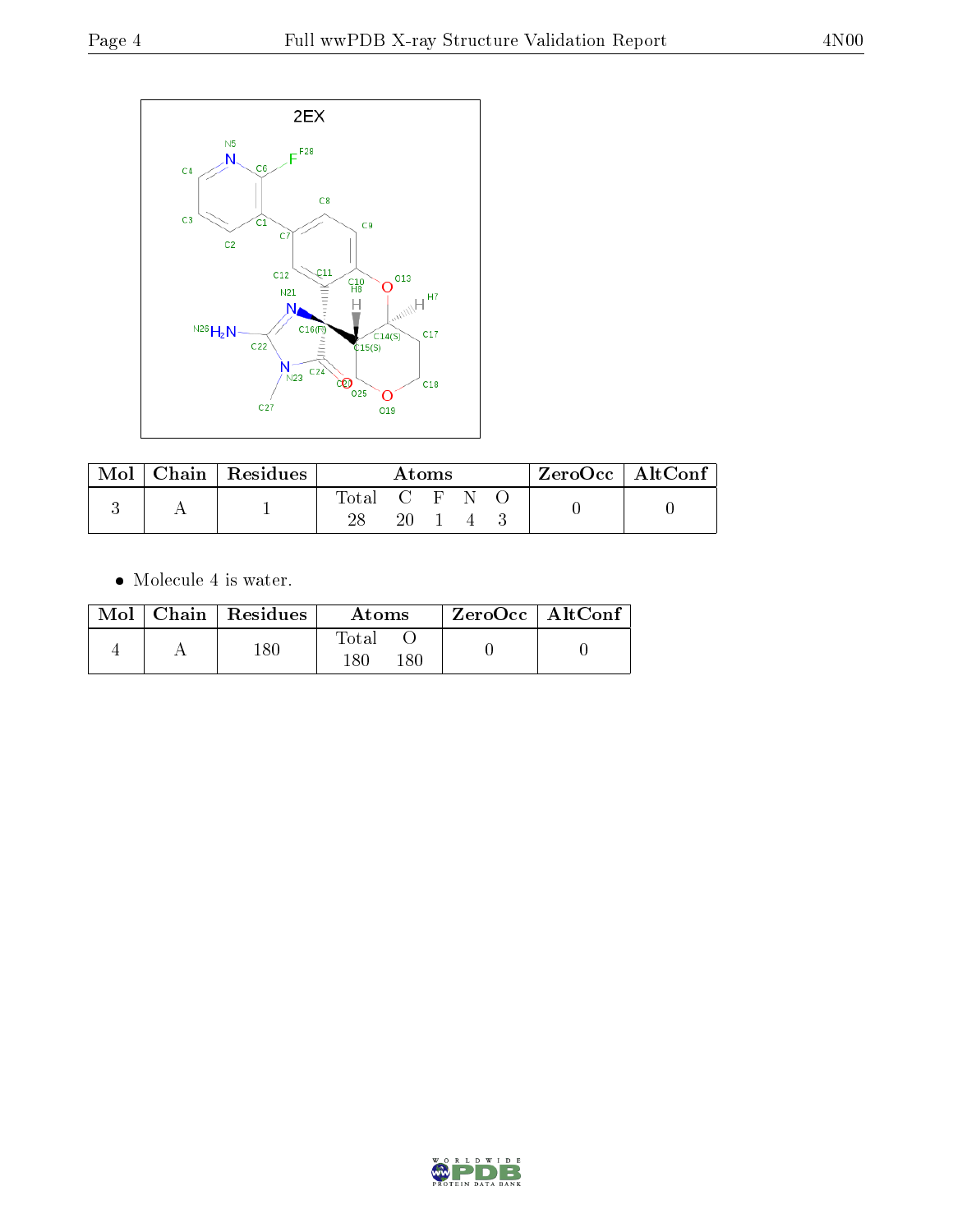# 3 Residue-property plots  $(i)$

These plots are drawn for all protein, RNA and DNA chains in the entry. The first graphic for a chain summarises the proportions of the various outlier classes displayed in the second graphic. The second graphic shows the sequence view annotated by issues in geometry and electron density. Residues are color-coded according to the number of geometric quality criteria for which they contain at least one outlier: green  $= 0$ , yellow  $= 1$ , orange  $= 2$  and red  $= 3$  or more. A red dot above a residue indicates a poor fit to the electron density (RSRZ  $> 2$ ). Stretches of 2 or more consecutive residues without any outlier are shown as a green connector. Residues present in the sample, but not in the model, are shown in grey.



• Molecule 1: Beta-secretase 1

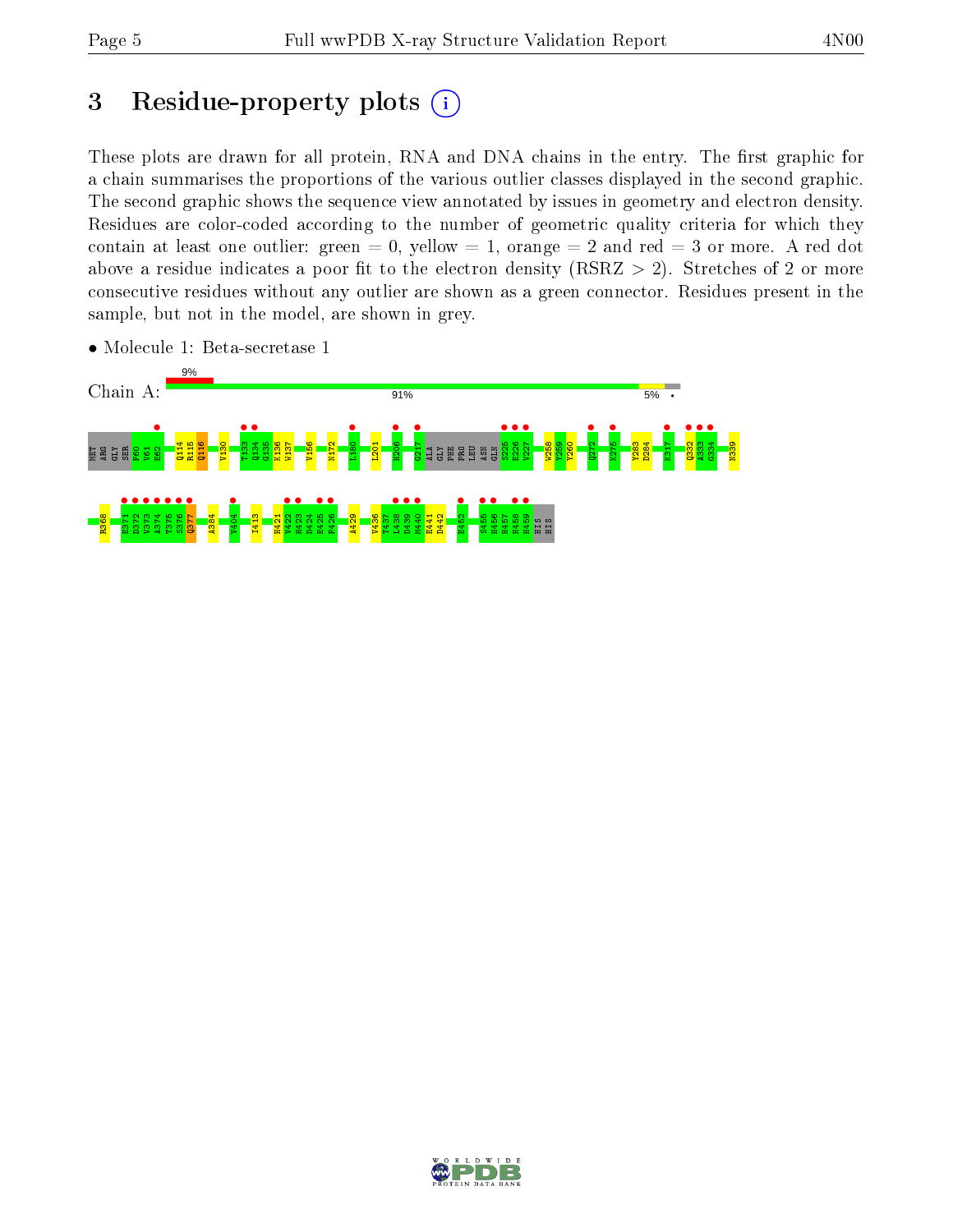# 4 Data and refinement statistics  $(i)$

| Property                                                         | Value                                              | Source                       |
|------------------------------------------------------------------|----------------------------------------------------|------------------------------|
| Space group                                                      | C 2 2 21                                           | Depositor                    |
| Cell constants                                                   | $103.91\text{\AA}$<br>74.99Å<br>$100.42\text{\AA}$ | Depositor                    |
| a, b, c, $\alpha$ , $\beta$ , $\gamma$                           | $90.00^\circ$<br>$90.00^\circ$<br>$90.00^\circ$    |                              |
| Resolution $(A)$                                                 | 28.14<br>$-1.80$                                   | Depositor                    |
|                                                                  | 28.14<br>$-1.80$                                   | <b>EDS</b>                   |
| % Data completeness                                              | $96.7(28.14-1.80)$                                 | Depositor                    |
| (in resolution range)                                            | $96.7(28.14-1.80)$                                 | <b>EDS</b>                   |
| $R_{merge}$                                                      | 0.09                                               | Depositor                    |
| $\mathrm{R}_{sym}$                                               | 0.09                                               | Depositor                    |
| $\langle I/\sigma(I) \rangle^{-1}$                               | 4.53 (at $1.80\overline{A}$ )                      | $\overline{\text{X}}$ triage |
| Refinement program                                               | <b>REFMAC 5.7.0029</b>                             | Depositor                    |
| $R, R_{free}$                                                    | 0.196<br>0.235<br>$\overline{\phantom{a}}$         | Depositor                    |
|                                                                  | 0.197<br>0.234<br>$\mathcal{L}^{\text{max}}$       | DCC                          |
| $R_{free}$ test set                                              | 1778 reflections $(5.01\%)$                        | wwPDB-VP                     |
| Wilson B-factor $(A^2)$                                          | 22.2                                               | Xtriage                      |
| Anisotropy                                                       | 0.466                                              | Xtriage                      |
| Bulk solvent $k_{sol}(\text{e}/\text{A}^3), B_{sol}(\text{A}^2)$ | $0.36$ , 43.3                                      | <b>EDS</b>                   |
| L-test for twinning <sup>2</sup>                                 | $< L >$ = 0.49, $< L2$ = 0.33                      | Xtriage                      |
| Estimated twinning fraction                                      | No twinning to report.                             | Xtriage                      |
| $\overline{F_o}, \overline{F_c}$ correlation                     | 0.95                                               | <b>EDS</b>                   |
| Total number of atoms                                            | 3310                                               | wwPDB-VP                     |
| Average B, all atoms $(A^2)$                                     | 26.0                                               | wwPDB-VP                     |

Xtriage's analysis on translational NCS is as follows: The largest off-origin peak in the Patterson function is  $5.84\%$  of the height of the origin peak. No significant pseudotranslation is detected.

<sup>&</sup>lt;sup>2</sup>Theoretical values of  $\langle |L| \rangle$ ,  $\langle L^2 \rangle$  for acentric reflections are 0.5, 0.333 respectively for untwinned datasets, and 0.375, 0.2 for perfectly twinned datasets.



<span id="page-5-1"></span><span id="page-5-0"></span><sup>1</sup> Intensities estimated from amplitudes.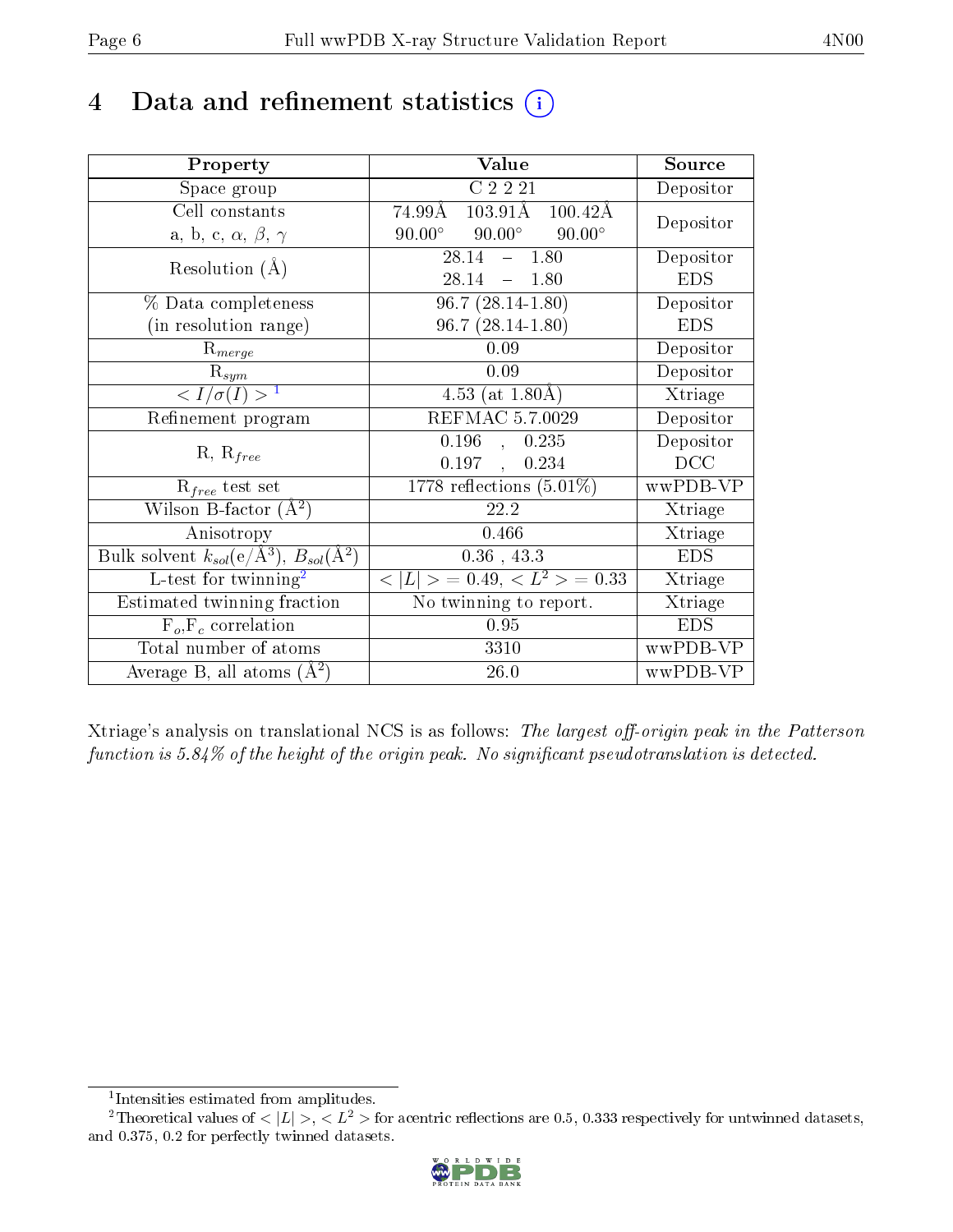# 5 Model quality  $(i)$

## 5.1 Standard geometry  $\overline{()}$

Bond lengths and bond angles in the following residue types are not validated in this section: NI, 2EX

The Z score for a bond length (or angle) is the number of standard deviations the observed value is removed from the expected value. A bond length (or angle) with  $|Z| > 5$  is considered an outlier worth inspection. RMSZ is the root-mean-square of all Z scores of the bond lengths (or angles).

| $Mol$   Chain |      | Bond lengths                    | Bond angles |                                          |  |
|---------------|------|---------------------------------|-------------|------------------------------------------|--|
|               |      | RMSZ $ #Z  > 5$ RMSZ $ #Z  > 5$ |             |                                          |  |
|               | 0.36 | 0/3181                          | 0.56        | $\begin{array}{ c} 0 \end{array}$ 0/4324 |  |

There are no bond length outliers.

There are no bond angle outliers.

There are no chirality outliers.

There are no planarity outliers.

### 5.2 Too-close contacts  $(i)$

In the following table, the Non-H and H(model) columns list the number of non-hydrogen atoms and hydrogen atoms in the chain respectively. The H(added) column lists the number of hydrogen atoms added and optimized by MolProbity. The Clashes column lists the number of clashes within the asymmetric unit, whereas Symm-Clashes lists symmetry related clashes.

|  |      |      | Mol   Chain   Non-H   H(model)   H(added)   Clashes   Symm-Clashes |
|--|------|------|--------------------------------------------------------------------|
|  | 3101 | 2995 |                                                                    |
|  |      |      |                                                                    |
|  | 28   |      |                                                                    |
|  | 180  |      |                                                                    |
|  | 3310 | 3014 |                                                                    |

The all-atom clashscore is defined as the number of clashes found per 1000 atoms (including hydrogen atoms). The all-atom clashscore for this structure is 2.

All (11) close contacts within the same asymmetric unit are listed below, sorted by their clash magnitude.

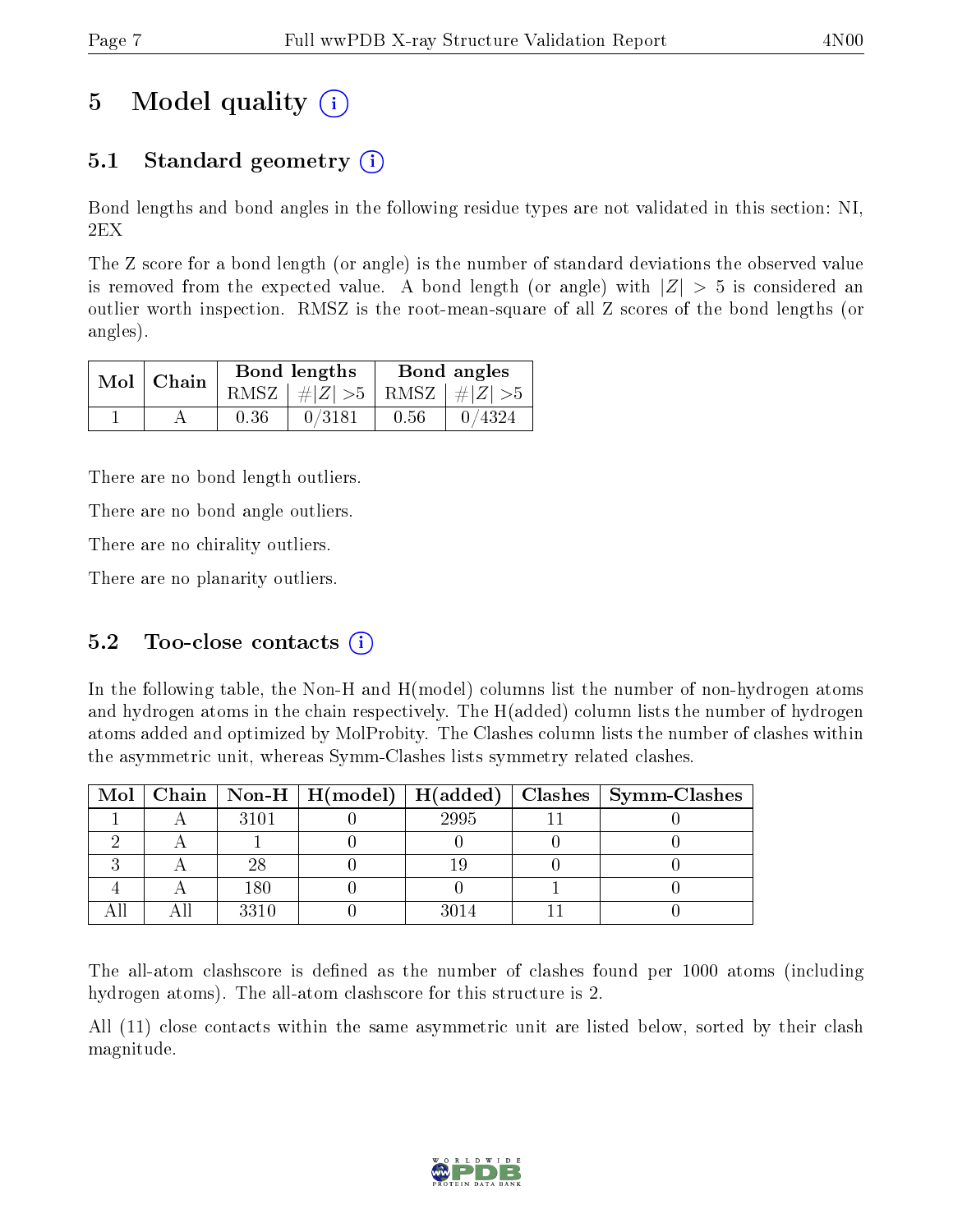| Atom-1               | Atom-2           | Interatomic<br>distance $(A)$ | Clash<br>overlap $(A)$ |
|----------------------|------------------|-------------------------------|------------------------|
| 1: A: 332: GLN: HE22 | 1:A:377:GLN:HG3  | 1.66                          | 0.60                   |
| 1:A:115:ARG:HD3      | 4:A:713:HOH:O    | 2.03                          | 0.59                   |
| 1: A:368: ARG: HG2   | 1:A:384:ALA:HB2  | 1.89                          | 0.53                   |
| 1: A:116: GLN: HE21  | 1: A:116: GLN:H  | 1.57                          | 0.51                   |
| 1:A:421:HIS:CE1      | 1:A:429:ALA:H    | 2.29                          | 0.51                   |
| 1: A: 130: VAL: HG21 | 1:A:137:TRP:CZ2  | 2.47                          | 0.49                   |
| 1:A:116:GLN:NE2      | 1: A:116: GLN:H  | 2.14                          | 0.45                   |
| 1:A:283:TYR:HA       | 1:A:284:ASP:HA   | 1.75                          | 0.44                   |
| 1: A:260:TYR:HB3     | 1:A:413:ILE:HD11 | 2.00                          | 0.43                   |
| 1: A: 156: VAL:HGI1  | 1: A:201:LEU:HA  | 2.01                          | 0.43                   |
| $1:$ A:441:GLU:HG2   | 1: A:442: ASP: N | 2.35                          | 0.41                   |

There are no symmetry-related clashes.

### 5.3 Torsion angles (i)

#### 5.3.1 Protein backbone (i)

In the following table, the Percentiles column shows the percent Ramachandran outliers of the chain as a percentile score with respect to all X-ray entries followed by that with respect to entries of similar resolution.

The Analysed column shows the number of residues for which the backbone conformation was analysed, and the total number of residues.

| Mol   Chain | Analysed                                | Favoured   Allowed   Outliers   Percentiles |  |                                                                        |  |
|-------------|-----------------------------------------|---------------------------------------------|--|------------------------------------------------------------------------|--|
|             | $389/406 (96\%)$   381 (98\%)   8 (2\%) |                                             |  | $\begin{array}{ c c c c c }\n\hline\n100 & 100 \\ \hline\n\end{array}$ |  |

There are no Ramachandran outliers to report.

#### 5.3.2 Protein sidechains  $(i)$

In the following table, the Percentiles column shows the percent sidechain outliers of the chain as a percentile score with respect to all X-ray entries followed by that with respect to entries of similar resolution.

The Analysed column shows the number of residues for which the sidechain conformation was analysed, and the total number of residues.

| $\mid$ Mol $\mid$ Chain $\mid$ |                                         |  | Analysed   Rotameric   Outliers   Percentiles |  |
|--------------------------------|-----------------------------------------|--|-----------------------------------------------|--|
|                                | $338/348$ (97\%)   330 (98\%)   8 (2\%) |  | 36 <br> 49                                    |  |

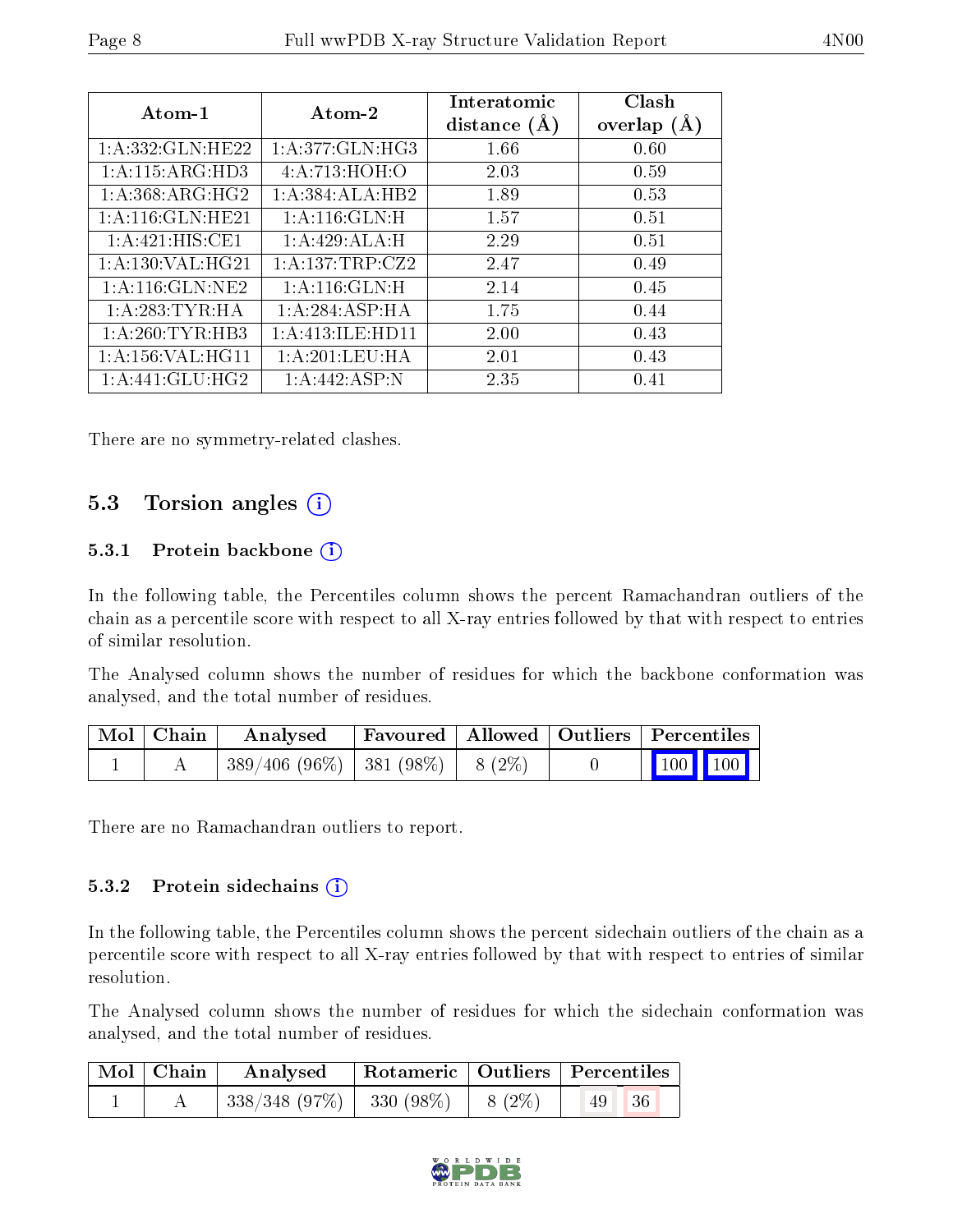| Mol | Chain | Res | Type       |
|-----|-------|-----|------------|
|     |       | 114 | <b>GLN</b> |
|     |       | 116 | <b>GLN</b> |
|     |       | 136 | <b>LYS</b> |
| 1   | А     | 172 | <b>ASN</b> |
|     |       | 258 | TRP        |
|     |       | 339 | <b>ASN</b> |
|     |       | 377 | <b>GLN</b> |
|     |       | 436 | 7A L       |

All (8) residues with a non-rotameric sidechain are listed below:

Some sidechains can be flipped to improve hydrogen bonding and reduce clashes. All (8) such sidechains are listed below:

| Mol | Chain | Res | <b>Type</b> |
|-----|-------|-----|-------------|
|     |       | 114 | <b>GLN</b>  |
| 1   | А     | 116 | <b>GLN</b>  |
| 1   | А     | 172 | <b>ASN</b>  |
| 1   |       | 332 | <b>GLN</b>  |
|     |       | 339 | <b>ASN</b>  |
|     |       | 355 | <b>GLN</b>  |
|     |       | 387 | <b>GLN</b>  |
|     |       | 421 | <b>HIS</b>  |

#### 5.3.3 RNA [O](https://www.wwpdb.org/validation/2017/XrayValidationReportHelp#rna)i

There are no RNA molecules in this entry.

### 5.4 Non-standard residues in protein, DNA, RNA chains (i)

There are no non-standard protein/DNA/RNA residues in this entry.

### 5.5 Carbohydrates (i)

There are no carbohydrates in this entry.

### 5.6 Ligand geometry (i)

Of 2 ligands modelled in this entry, 1 is monoatomic - leaving 1 for Mogul analysis.

In the following table, the Counts columns list the number of bonds (or angles) for which Mogul statistics could be retrieved, the number of bonds (or angles) that are observed in the model and

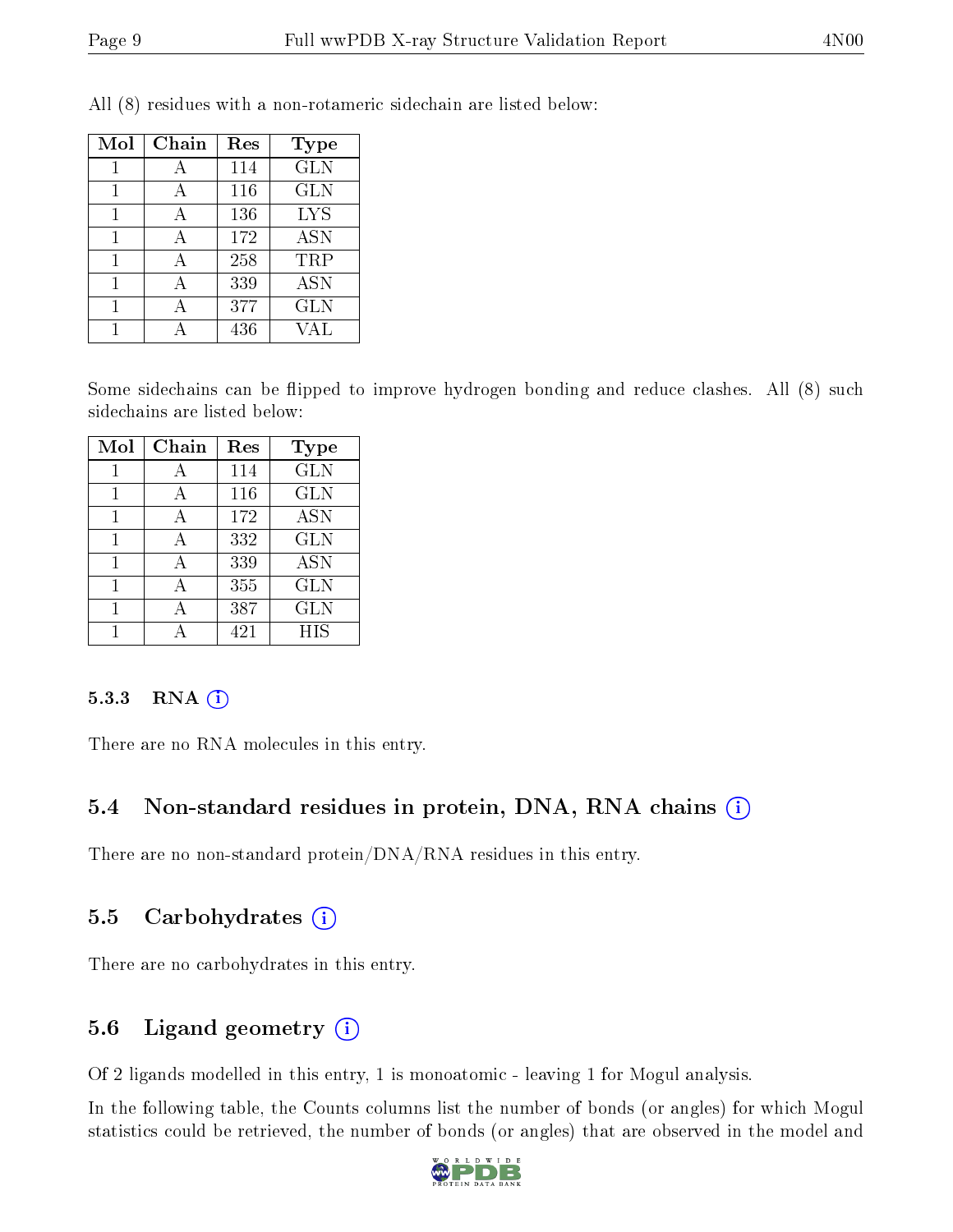the number of bonds (or angles) that are defined in the Chemical Component Dictionary. The Link column lists molecule types, if any, to which the group is linked. The Z score for a bond length (or angle) is the number of standard deviations the observed value is removed from the expected value. A bond length (or angle) with  $|Z| > 2$  is considered an outlier worth inspection. RMSZ is the root-mean-square of all Z scores of the bond lengths (or angles).

|     | $\mid$ Mol $\mid$ Type $\mid$ Chain $\mid$ Res $\mid$ Link $\mid$ |     |                | Bond lengths |                            | Bond angles |                                                        |
|-----|-------------------------------------------------------------------|-----|----------------|--------------|----------------------------|-------------|--------------------------------------------------------|
|     |                                                                   |     | Counts $\perp$ |              | RMSZ   $\# Z  > 2$         |             | $\vert$ Counts $\vert$ RMSZ $\vert \#  Z  > 2$ $\vert$ |
| 2EX | . .                                                               | 502 | 28, 32, 32     | 1.66         | $\frac{4(14\%)}{36,49,49}$ | 1.22        | $3(8\%)$                                               |

In the following table, the Chirals column lists the number of chiral outliers, the number of chiral centers analysed, the number of these observed in the model and the number defined in the Chemical Component Dictionary. Similar counts are reported in the Torsion and Rings columns. '-' means no outliers of that kind were identified.

|     |     |  | Mol   Type   Chain   Res   Link   Chirals   Torsions   Rings |  |
|-----|-----|--|--------------------------------------------------------------|--|
| 2EX | 502 |  | $0/4/50/50$   $0/5/5/5$                                      |  |

All (4) bond length outliers are listed below:

| Mol | Chain | $\operatorname{Res}$ | Type | Atoms            | Z       | Observed $(A)$ | Ideal(A) |
|-----|-------|----------------------|------|------------------|---------|----------------|----------|
|     |       | 502                  | 2EX  | C1-C7            | $-4.03$ | 1.42           | 1.49     |
|     |       | 502                  | 2EX  | $C20-C15$   3.73 |         | 1.55           | 1.52     |
|     |       | 502                  | 2EX  | $C22-N26$        | 2.42    | 1.38           | 1.34     |
|     |       | 502                  | 2EX  | $C1-C6$          | 2.01    | 142            | 1.39     |

All (3) bond angle outliers are listed below:

| Mol | Chain | Res | Type | Atoms         |         | Observed $(°)$ | Ideal $\binom{o}{c}$ |
|-----|-------|-----|------|---------------|---------|----------------|----------------------|
|     |       | 502 | 2FX  | $C18-O19-C20$ | 363     | 115 01         | 109.97               |
|     |       | 502 | 2FX  | $C24-C16-N21$ | $-262$  | 99.91          | 105.03               |
|     |       | 502 | 2EX  | $C1-C6-N5$    | $-2.14$ | 123.61         | 126.68               |

There are no chirality outliers.

There are no torsion outliers.

There are no ring outliers.

No monomer is involved in short contacts.

The following is a two-dimensional graphical depiction of Mogul quality analysis of bond lengths, bond angles, torsion angles, and ring geometry for all instances of the Ligand of Interest. In addition, ligands with molecular weight > 250 and outliers as shown on the validation Tables will also be included. For torsion angles, if less then 5% of the Mogul distribution of torsion angles is within 10 degrees of the torsion angle in question, then that torsion angle is considered an outlier.

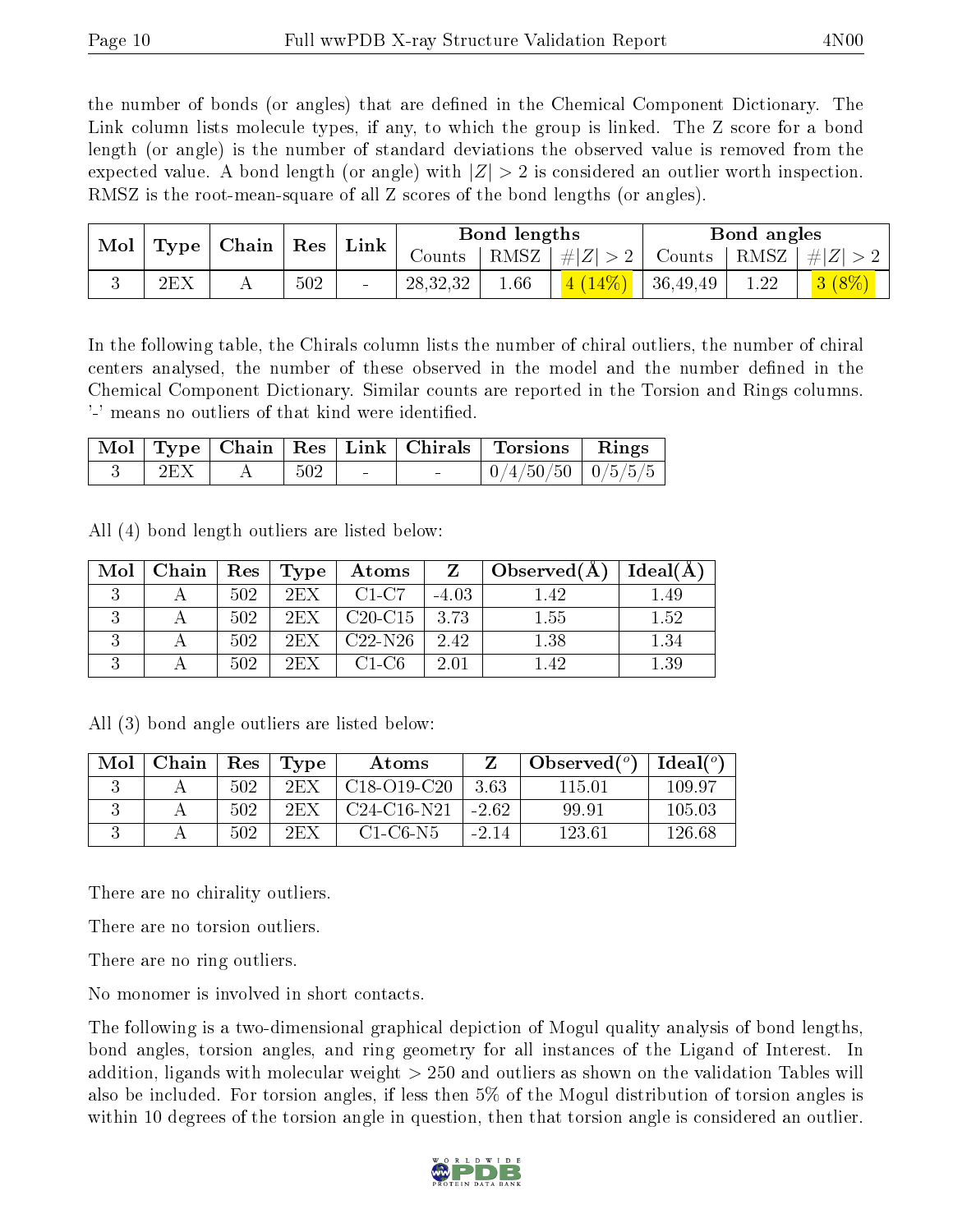Any bond that is central to one or more torsion angles identified as an outlier by Mogul will be highlighted in the graph. For rings, the root-mean-square deviation (RMSD) between the ring in question and similar rings identified by Mogul is calculated over all ring torsion angles. If the average RMSD is greater than 60 degrees and the minimal RMSD between the ring in question and any Mogul-identified rings is also greater than 60 degrees, then that ring is considered an outlier. The outliers are highlighted in purple. The color gray indicates Mogul did not find sufficient equivalents in the CSD to analyse the geometry.



### 5.7 [O](https://www.wwpdb.org/validation/2017/XrayValidationReportHelp#nonstandard_residues_and_ligands)ther polymers  $(i)$

There are no such residues in this entry.

### 5.8 Polymer linkage issues  $(i)$

There are no chain breaks in this entry.

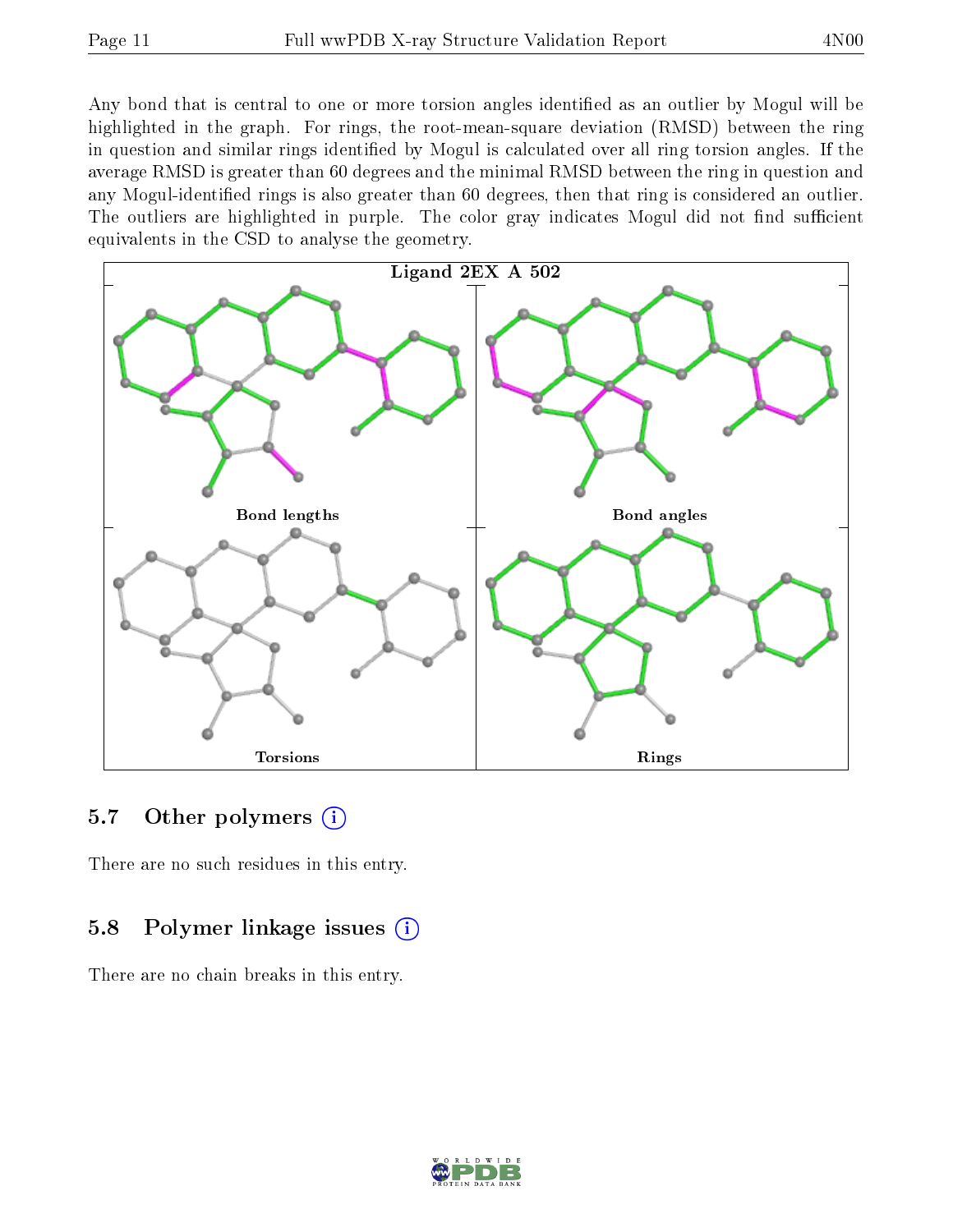# 6 Fit of model and data  $(i)$

### 6.1 Protein, DNA and RNA chains  $(i)$

In the following table, the column labelled  $#RSRZ> 2'$  contains the number (and percentage) of RSRZ outliers, followed by percent RSRZ outliers for the chain as percentile scores relative to all X-ray entries and entries of similar resolution. The OWAB column contains the minimum, median,  $95<sup>th</sup>$  percentile and maximum values of the occupancy-weighted average B-factor per residue. The column labelled ' $Q< 0.9$ ' lists the number of (and percentage) of residues with an average occupancy less than 0.9.

| $\mid$ Mol $\mid$ Chain | Analysed        | ${ <\hspace{-1.5pt}{\mathrm{RSRZ}} \hspace{-1.5pt}>}$ | $\#\text{RSRZ}{>}2$ |  | $\vert$ OWAB(Å <sup>2</sup> ) $\vert$ Q<0.9 |                              |  |
|-------------------------|-----------------|-------------------------------------------------------|---------------------|--|---------------------------------------------|------------------------------|--|
|                         | $393/406(96\%)$ | 0.42                                                  |                     |  |                                             | $35(8\%)$ 9 7 13, 24, 45, 75 |  |

All (35) RSRZ outliers are listed below:

| Mol            | Chain              | Res              | Type                      | $RS\overline{R}\overline{Z}$ |
|----------------|--------------------|------------------|---------------------------|------------------------------|
| $\mathbf{1}$   | $\overline{\rm A}$ | 374              | ALA                       | 6.0                          |
| $\mathbf{1}$   | $\overline{\rm A}$ | 440              | MET                       | $5.5\,$                      |
| $\overline{1}$ | $\overline{A}$     | 373              | $\overline{\text{VAL}}$   | 5.1                          |
| $\overline{1}$ | $\overline{\rm A}$ | 375              | <b>THR</b>                | 4.8                          |
| $\overline{1}$ | $\overline{A}$     | 458              | $\overline{\mathrm{HIS}}$ | $\overline{4.5}$             |
| $\mathbf{1}$   | $\overline{\rm A}$ | 438              | LEU                       | 4.4                          |
| $\overline{1}$ | $\overline{\rm A}$ | 134              | <b>GLN</b>                | $4.\overline{4}$             |
| $\overline{1}$ | $\overline{A}$     | 226              | GLU                       | $\overline{4.3}$             |
| $\overline{1}$ | $\overline{\rm A}$ | 372              | $\overline{\rm ASP}$      | 4.0                          |
| $\overline{1}$ | $\overline{A}$     | 377              | $\overline{\text{GLN}}$   | $3.9\,$                      |
| $\overline{1}$ | $\overline{\rm A}$ | 456              | <b>HIS</b>                | 3.8                          |
| $\overline{1}$ | $\overline{A}$     | 426              | $\overline{\mathrm{PHE}}$ | $\overline{3.8}$             |
| $\overline{1}$ | $\overline{A}$     | 206              | <b>HIS</b>                | 3.5                          |
| $\overline{1}$ | $\overline{\rm A}$ | 225              | SER                       | $\overline{3.5}$             |
| $\overline{1}$ | $\overline{\rm A}$ | 439              | $\overline{\text{ASP}}$   | $\overline{3.3}$             |
| $\overline{1}$ | $\overline{\rm A}$ | 376              | SER                       | $3.2\,$                      |
| $\overline{1}$ | $\overline{A}$     | 455              | $\overline{\text{SER}}$   | $\overline{3.2}$             |
| $\overline{1}$ | $\overline{\rm A}$ | 452              | $\overline{\text{GLU}}$   | $\overline{2.9}$             |
| $\overline{1}$ | $\overline{A}$     | 332              | <b>GLN</b>                | $2.\overline{8}$             |
| $\overline{1}$ | $\overline{A}$     | 425              | $\overline{{\rm GLU}}$    | $\overline{2.8}$             |
| $\overline{1}$ | $\overline{\rm A}$ | 317              | $\overline{\text{LYS}}$   | 2.8                          |
| $\overline{1}$ | $\overline{A}$     | 133              | <b>THR</b>                | $\overline{2.7}$             |
| $\overline{1}$ | $\overline{\rm A}$ | 423              | <b>HIS</b>                | 2.7                          |
| $\overline{1}$ | $\overline{\rm A}$ | 227              | $\overline{\text{VAL}}$   | 2.4                          |
| $\overline{1}$ | $\overline{\rm A}$ | 422              | <b>VAL</b>                | 2.4                          |
| $\overline{1}$ | $\overline{\rm A}$ | $\overline{334}$ | $\overline{\text{GLY}}$   | 2.4                          |
| $\overline{1}$ | $\overline{\rm A}$ | $\overline{62}$  | $\overline{{\rm GLU}}$    | 2.4                          |

Continued on next page...

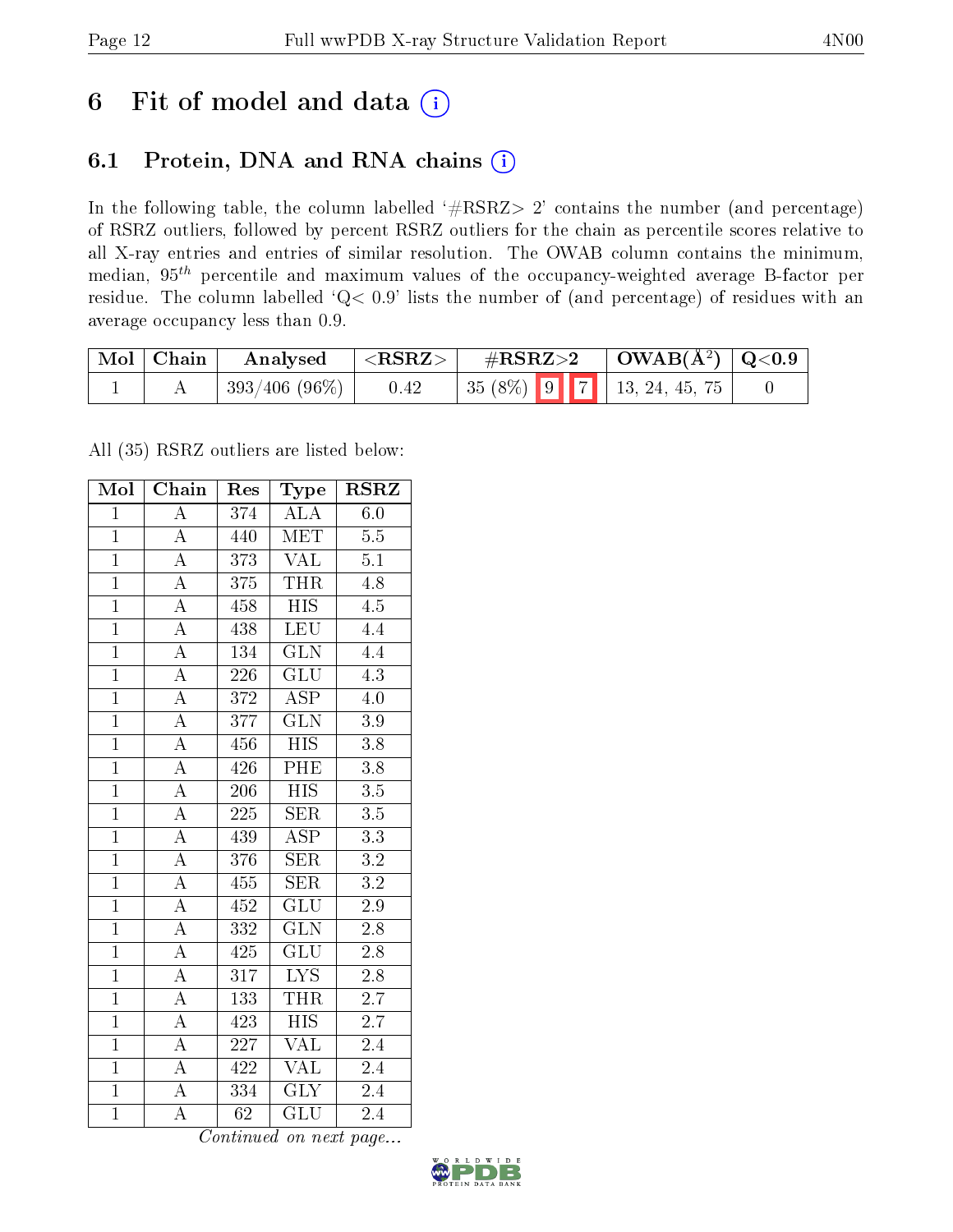| Mol | Chain | Res | Type       | <b>RSRZ</b> |
|-----|-------|-----|------------|-------------|
|     |       | 404 | <b>VAL</b> | 2.4         |
| 1   | А     | 459 | <b>HIS</b> | 2.4         |
| 1   | А     | 275 | <b>LYS</b> | 2.3         |
| 1   | А     | 217 | <b>GLY</b> | 2.3         |
| 1   | А     | 180 | LEU        | 2.1         |
|     |       | 272 | <b>GLN</b> | 2.1         |
|     |       | 333 | ALA        | 2.1         |
|     |       | 371 | GLU        | 2.0         |

Continued from previous page...

#### 6.2 Non-standard residues in protein, DNA, RNA chains (i)

There are no non-standard protein/DNA/RNA residues in this entry.

#### 6.3 Carbohydrates (i)

There are no carbohydrates in this entry.

#### 6.4 Ligands  $(i)$

In the following table, the Atoms column lists the number of modelled atoms in the group and the number defined in the chemical component dictionary. The B-factors column lists the minimum, median,  $95<sup>th</sup>$  percentile and maximum values of B factors of atoms in the group. The column labelled  $Q< 0.9$ ' lists the number of atoms with occupancy less than 0.9.

| Mol |     |     |       |          |      | $\langle$ Type   Chain   Res   Atoms   RSCC   RSR   B-factors( $\AA^2$ )   Q<0.9 |  |
|-----|-----|-----|-------|----------|------|----------------------------------------------------------------------------------|--|
|     | 2EX | 502 | 28/28 | 0.96     | 0.09 | 14.17.18.18                                                                      |  |
|     |     | 501 |       | $1.00\,$ | 0.17 | 33, 33, 33, 33                                                                   |  |

The following is a graphical depiction of the model fit to experimental electron density of all instances of the Ligand of Interest. In addition, ligands with molecular weight  $> 250$  and outliers as shown on the geometry validation Tables will also be included. Each fit is shown from different orientation to approximate a three-dimensional view.